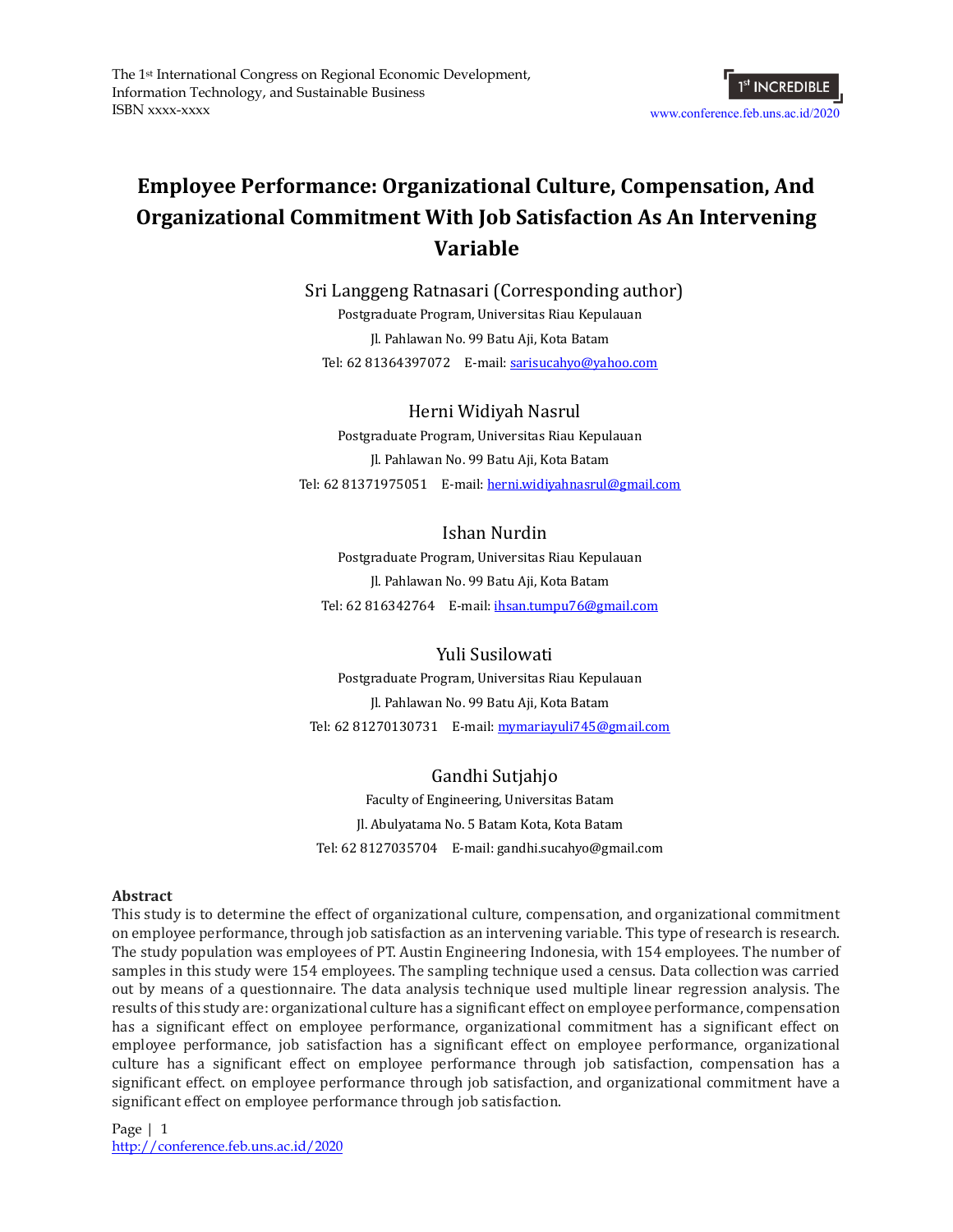

**Keywords**: Employee Performance, Organizational Culture, Compensation, Organizational Commitment, Job Satisfaction

#### **PRELIMINARY**

Organizations are faced with intense competition and changes that take place very quickly. This can be realized if employee performance is optimal, organizational culture is strong, the compensation provided by the organization to competing employees is better than that provided by similar organizations, and the participation of employees. Employee participation is reflected in the commitment given by employees to the organization. Another thing that is indicated to affect employee performance is job satisfaction. In the initial survey conducted, it was found that there had been a decline in employee performance during the last 3 years, which was indicated by the lack of a strong organizational culture, as evident from the lack of concern for company employees in the use of company facilities and infrastructure.

There are employee complaints related to compensation that are not in accordance with job risks. There are symptoms of decreased organizational commitment, this can be seen from the increased turnover rate over the last 3 years. Employee job satisfaction has not been optimal with the inclusion of several letters in the company suggestion box.

According to Kasmir (2018), employee performance is an act, achievement, and skill for a person to do his job.

Organizational culture is a way of thinking, feeling and reacting based on certain patterns that exist in the organization, Romli (2017).

Compensation is remuneration provided by the company to employees in return for donating energy and thoughts for the progress of the company, Setiyoningsih (2011).

Organizational commitment is a sense of identification, involvement, and loyalty expressed by a member to his organization, Widiana (2015).

Job satisfaction according to Davis (2016) is a pleasant or unpleasant feeling that is felt by employees in seeing their work.

Employee performance is influenced by several variables, including organizational culture, compensation, organizational commitment, and job satisfaction. Based on real conditions and compared to theory, a study was conducted with the title Employee Performance: Organizational Culture, Compensation, and Organizational Commitment, with Job Satisfaction as an Intervening Variable.

## **LITERATURE REVIEW**

#### **Employee performance**

According to Mangkunegara (2017), performance is the result of work in quality and quantity achieved by an employee in carrying out tasks in accordance with the responsibilities assigned to him. Performance measuring indicators are quality, quantity, time, cost reduction, supervision, and the relationship between employees.

#### **Compensation**

According to Luthans (2018), it is the awarding of direct and indirect, financial and non-financial rewards that are fair and appropriate to employees for their contributions in achieving organizational goals.

#### **Organizational Commitment**

Organizational commitment is a state of individual psychological linkage in an organization, where the individual takes sides, is loyal, is identified, and is involved in an organization, Robbins (2018).

# **Job satisfaction**

According to Robbins (2018) job satisfaction is the feeling of employees about their work results.

#### **RESEARCH METHODS**

This type of research is quantitative research using primary data sources. Data collection techniques using questionnaires, and data analysis techniques using multiple linear regression.

#### **Research Population**

The population in this study were permanent employees of PT. Austin Engineering Indonesia, with 154 employees.

Page | 2 <http://conference.feb.uns.ac.id/2020>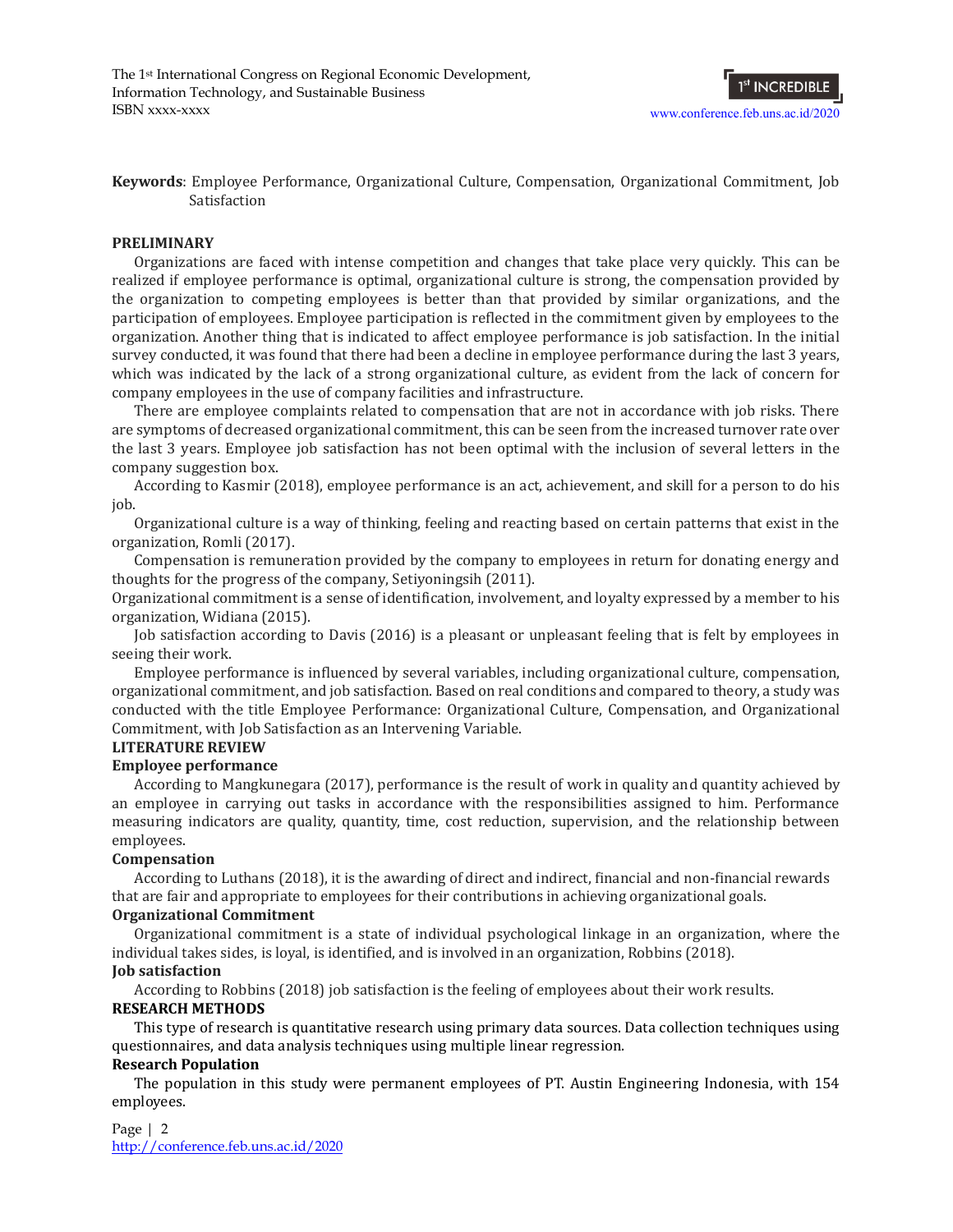The 1st International Congress on Regional Economic Development, Information Technology, and Sustainable Business ISBN xxxx-xxxx

# 1<sup>st</sup> INCREDIBLE [www.conference.feb.uns.ac.id/2](http://www.conference.feb.uns.ac.id/2020)020

#### **Research Samples**

The research sample was 154 people using saturated sampling technique.

#### **Data analysis technique**

Analysis of research data in this study using multiple linear regression analysis.

#### **Research Results and Analysis**

Before the questionnaire was distributed to the respondents, the validity and reliability of the instrument were tested with valid and reliable results. After the respondents' answers have been collected, data processing is carried out using multiple linear regression with the SPSS tool. Based on the results of multiple linear regression calculations, the following results were obtained:

## **The Influence of Organizational Culture on Job Satisfaction**

The results of hypothesis testing of organizational culture variables resulted in a value of t\_ (count) of 2,789 greater when compared to t (table) of 0.677 and a significant value of 000 <0.05, then H\_01 was rejected and  $H_\alpha$ 1 was accepted, thus the partial test of organizational culture variables had a significant effect on job satisfaction of employees of PT. Austin Engineering Indonesia. The results of this study are consistent with the results of research by Herawan, Gunawan, and Nurtjahjono (2015), Tumbelaka, Alhabsji, and Nimran (2016), and Primasheila, Hanafi, and Bakri (2017).

#### **The Effect of Compensation on Job Satisfaction**

Based on the results of hypothesis testing in this study, compensation has a significant effect on job satisfaction, the t\_ (count) value is 5,816, which is greater than the t\_ (table) of 0.677 and a significant value of 000 <0.05, then H\_02 is rejected and H\_ $\alpha$ 2 is accepted, thus partial test of compensation variable has a significant effect on job satisfaction of employees of PT. Austin Engineering Indonesia. The results of this study support the research results of Akmal and Tamini (2015), Retnoningsih, Sunuharjo, and Ruhana (2016), and Septerina and Irawati (2018).

#### **The Effect of Organizational Commitment on Job Satisfaction**

The results of testing the organizational commitment hypothesis resulted in a value of t\_ (count) of 3,581 greater when compared to t\_ (table) of 0.677 and a significant value of 000 <0.05, then H\_03 is rejected and  $H_\alpha$ 3 is accepted, thus partially test, organizational commitment has a significant effect on satisfaction. work of employees of PT. Austin Engineering Indonesia. The results of this study support the research results of Parimita, Larasati, and Handaru (2014), Arifah and Romadhon (2015), Mus, Koesmono, and Wulani (2017).

#### **The Effect of Job Satisfaction on Employee Performance**

Based on the results of hypothesis testing in this study, Job Satisfaction has a significant effect on employee performance, the t\_ (count) value is 7,716, greater than the t\_ (table) of 0.677 and a significant value of 0.000  $<$ 0.05, then H\_04 is rejected and H\_α4 is accepted, thus in partial test Job Satisfaction has a significant effect on the performance of employees of PT. Austin Engineering Indonesia. The results of this study support the research results of Kristianto (2011), Indrawati (2013), Damayanti, Hanafi, & Cahyadi (2018).

#### **The Influence of Organizational Culture on Employee Performance Through Job Satisfaction**

Based on the results of testing with Path Analysis, it can be explained that Organizational Culture has a significant effect on the performance of PT. Austin Engineering Indonesia through Job Satisfaction. The results of this study support the research results of Baskoro, Hidayat, and Djoko (2013), Mustika and Utomo (2013), and Deccasari (2019).

#### **The Effect of Compensation on Employee Performance Through Job Satisfaction**

Based on the results of hypothesis testing in this study using Path Analysis it is stated that compensation has a significant effect on the performance of the employees of PT. Austin Engineering Indonesia through Job Satisfaction. The results of this study support the research results of Lusiana, Kirana, and Arina (2015), Hidayah and Aisyah (2016), Alwan and Djastuti (2018).

## **The Effect of Organizational Commitment on Employee Performance through Job Satisfaction**

The results of hypothesis testing with Path Analysis state that organizational commitment has a significant effect on employee performance at PT. Austin Engineering Indonesia through Job Satisfaction. The research results support the research results of Ruswanto, Samsir, and Marzolina (2014), Dadie and Nugraheni (2016), and Pratama and Dihan (2017).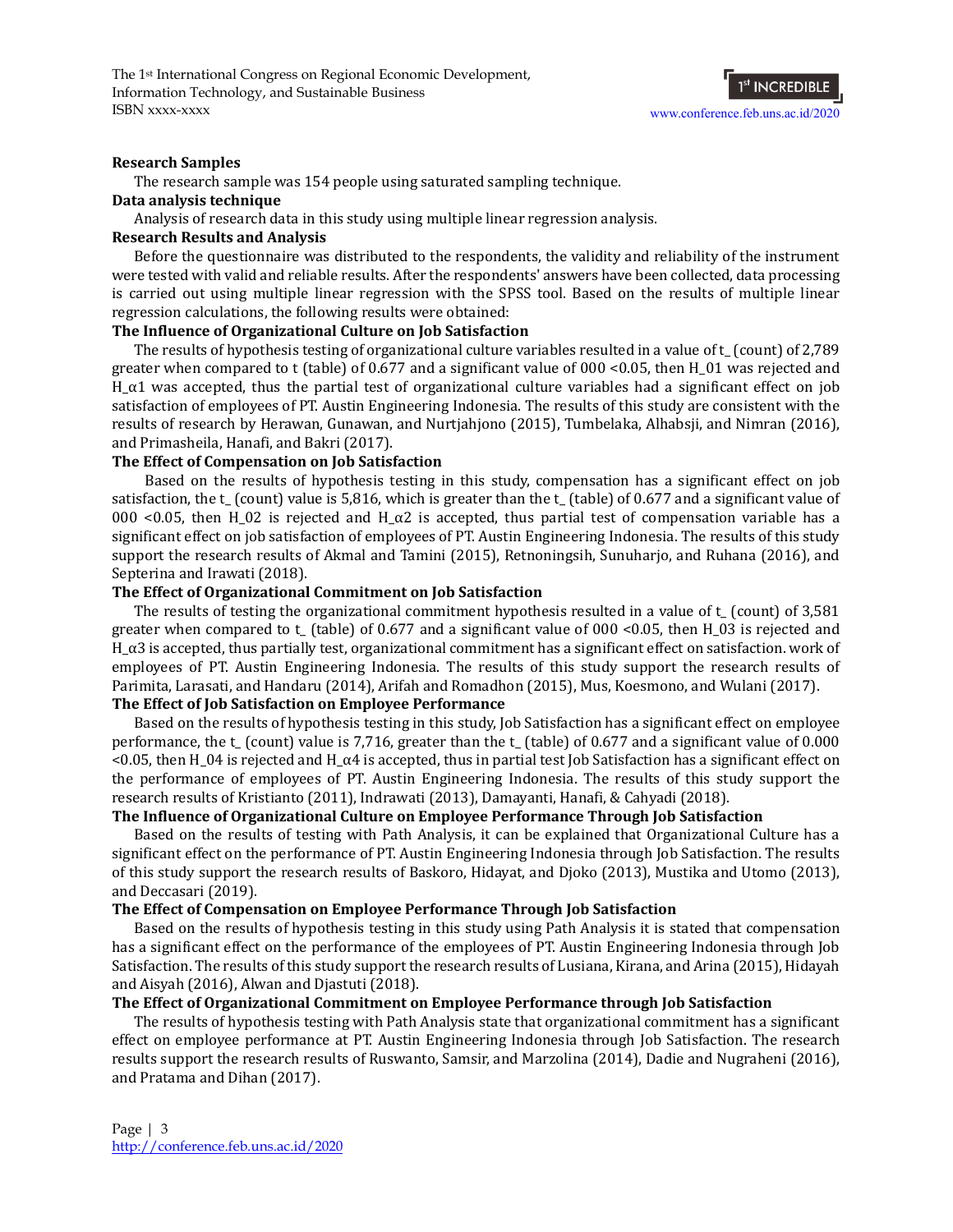The 1st International Congress on Regional Economic Development, Information Technology, and Sustainable Business ISBN xxxx-xxxx



#### **Conclusion**

Based on the results of research and discussion, it can be concluded as follows: Organizational culture has a significant effect on the performance of employees of PT. Austin Engineering Indonesia, compensation has a significant effect on the performance of employees of PT. Austin Engineering Indonesia, Organizational Commitment has a significant effect on the employee performance of PT. Austin Engineering Indonesia, Employee Job Satisfaction has a significant effect on Employee Performance at PT. Austin Engineering Indonesia, Organizational Culture has a significant effect on Employee Performance of PT. Austin Engineering Indonesia through Job Satisfaction, Compensation has a significant effect on Employee Performance through Employee Job Satisfaction of PT. Austin Engineering Indonesia, Organizational Commitment has a significant effect on Employee Performance through Employee Job Satisfaction of PT. Austin Engineering Indonesia. **Suggestion**

Based on the conclusions and research results, it provides the following: PT. Austin Engineering Indonesia is expected to strengthen the Organizational Culture in order to increase Employee Performance, PT. Austin Engineering Indonesia is expected to increase the compensation both financial and non-financial given to employees so that employee performance increases, PT. Austin Engineering Indonesia is expected to strengthen Organizational Commitment so that Employee Performance increases and loyalty increases, PT. Austin Engineering Indonesia is expected to pay attention to Job Satisfaction so that Employee Performance increases.

#### **BIBLIOGRAPHY**

- Adil VM, Sendow GM, Lumintang G. 2018. The Influence of Organizational Commitment, Work Discipline and Non-Financial Compensation on Employee Performance at the Manpower and Transmigration Office of Prov. North Sulawesi. Journal of Economic Research, Management, Business and Accounting (EMBA). Vol 6, No 4: 3733-3742.
- Aisha A N., Hardjomidjojo P & Yassierli. 2013. Effects of Working Ability, Working Condition, Motivation and Incentive on Employees Multi-Dimensional Performance. International Journal of Innovation, Management and Technology. Vol. 4. Issue 6. Pp. 605-609.

Amir MT. 2017. Organizational Behavior. Jakarta: Golden.

- Andyanto, D J., Pratikto, H., & Jaman, I W. 2018. The Effect of Organizational Commitment and Organizational Culture on Employee Performance through Employee Satisfaction (Study of Gondanglegi Islamic Hospital of Malang). European Journal of Business and Management. P-ISSN: 2222-1905, e-ISSN: 2222-2839. Vol. 10, No.8.
- Busro M. 2018. Human Resource Theories. Jakarta: Prenadamedia Group.
- Dadie CIB, Nugraheni R. 2016. Analysis of the Effect of Organizational Commitment and Leadership on Employee Performance with Job Satisfaction as an Intervening Variable (Study at PT. Madu Baru Bantul Yogyakarta). Journal of Management and Organizational Studies. Vol 13, No 1: 1-13.
- Hasibuan M. 2018. Human Resource Management. Revised Edition. Jakarta: PT. Earth Literacy.
- Kasmir. 2018. Human Resource Management (Theory and Practice). Jakarta: PT. Rajagrafindo Persada.
- Kontu O, Mekel P, Moniharapon S. 2015. The Influence of Education, Work Ability and Compensation on Employee Performance at the Manado Social Service Office. Journal of Economic Research, Management, Business and Accounting. Vol 3, No 1: 748-759.
- Krisnawati N, Suartana I. 2017. The Influence of Employee Competence, Work Motivation, Organizational Commitment, Personal Engineering Skills on the Performance of Accounting Information Systems. Journal of Accounting at Udayana University. Vol 21, No 3: 2539-2566.
- Kusumalita GN, Satria IBH. 2019. The Effect of Work Motivation, Organizational Commitment and Transformational Leadership on the performance of contract employees. Management Journal. Vol 8, No 7: 4704-4730.
- Mahmuddin Y. 2018. The Influence of Experience, Commitment, Work Motivation on Employee Performance at the Padang City Education Office. Journal of Economics, Business and Technology. Vol 7, No 2: 82-92.
- Mangkunegara AP. 2017. Company Human Resource Management. Bandung: PT. Rosdakarya youth.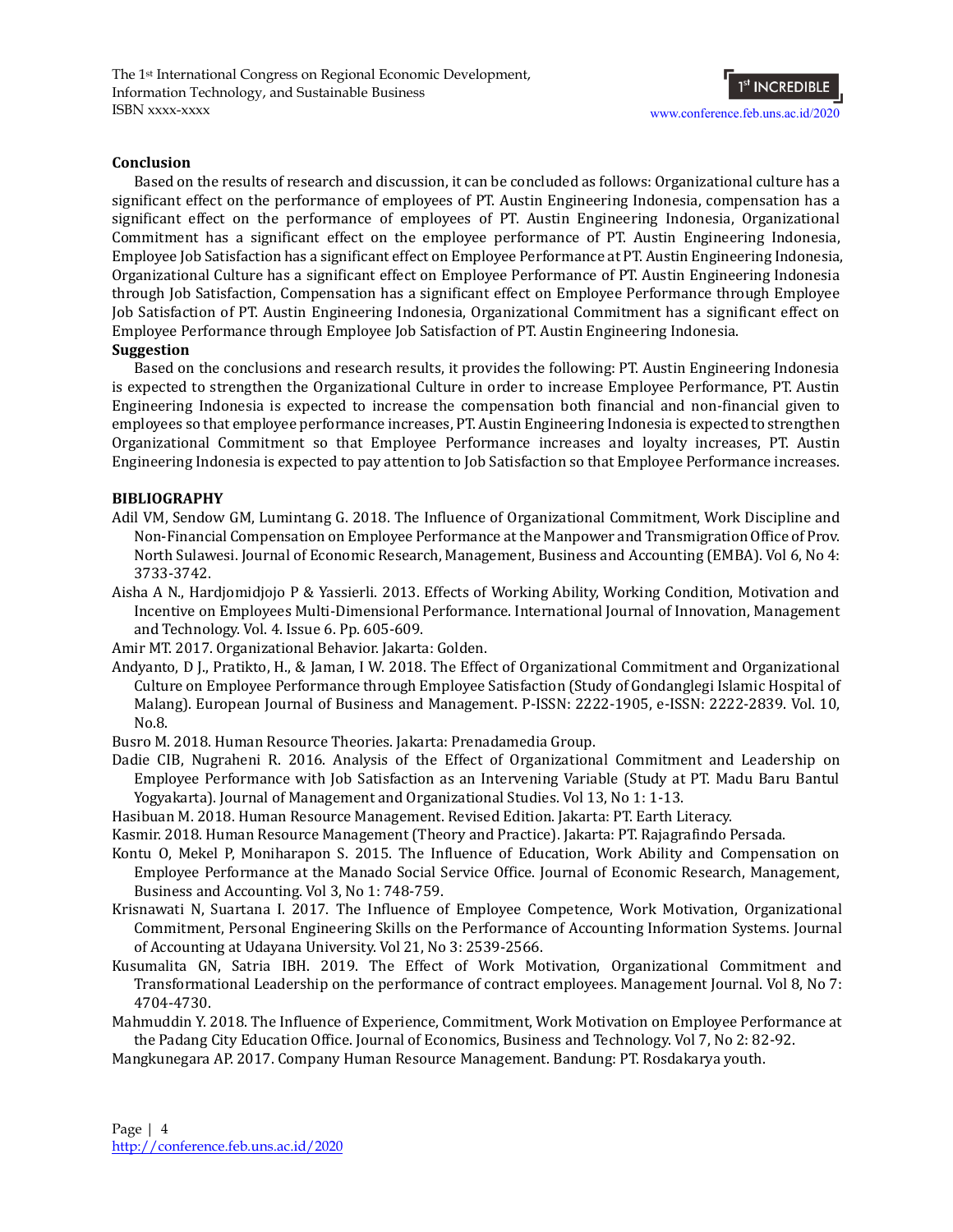The 1st International Congress on Regional Economic Development, Information Technology, and Sustainable Business ISBN xxxx-xxxx

- Mariati & Mauludin H. 2018. The Influence of Organizational Culture And Work Motivation on Employee Performance, Job Satisfaction As Intervening Variable (Study On Secretariat Staff Of Pasuruan Regency). IOSR Journal of Business and Management (IOSR-JBM). E-ISSN: 2278-487X. p-ISSN: 2319-7668. Vol. 20, Issue 8. Pp. 30-39.
- Marliani S. 2016. Work Motivation and Job Satisfaction on Employee Performance. (Study on employees of PT. Bank Negara Indonesia Persero Tbk). Buana Accounting Journal. Vol 1, No 1: 47-75.
- Masran, Mua'h. 2017. Professional Human Resource Management. Sidoarjo: Zifatama Publisher.
- Masydzulhak, Ali H., and Anggraeni, L D. (2016). The Inflluence of Work Motivation and Job Satisfaction on Employee Performance and Organizational Commitment Satisfaction as an Intervening Variable in PT. Asian Izusu Casting Center. Quest Journals. Journal of Research in Business and Management. Vol. 4, Issue 10. Pp.01-10. ISSN (Online): 2347-3002.
- Mekta H, Siswanto. 2017. The Effect of Job Satisfaction and Organizational Commitment on the performance of PT. Indra Kelana Yogyakarta. Journal of Accounting Studies Profita. Vol 5, No 2: 1-8.
- Nuswantoro AB, Suddin A, Ernawati. 2016. The Influence of Motivation and Organizational Culture on Employee Performance with Compensation as Moderation Variable. Journal of Human Resource Management. Vol 10, No 1: 67-75.
- Pane SG, Fatmawati. (2017). Effect of Organizational Commitment on Employee Performance at the Medan City National Land Agency. Journal of Management and Business Research. Vol 2, No 3: 67-79.
- Prabayanthi PA, Widhiyani. 2018. The Influence of Professionalism, Organizational Culture and Organizational Commitment on Auditor Performance. Journal of Accounting at Udayana University. Vol 22, No 2: 1059-1084.
- Primary, Wardani. 2017. The Effect of Work Ability and Work Spirit on Employee Performance through Job Satisfaction (Case Study of Bank Syariah Mandiri Branch Office Kendal). Journal of Sharia Economics and Banking. Vol 8, No 2: 119-129.
- Prawirosentono S, Primasari D. 2015. Human Resource Management (Employee Performance and Motivation). Yogyakarta: BPFE.
- Primasheila, Debitri., Hanafi, Agustina., And Bakri, Supardi A. 2017. The Influence of Organizational Culture on Job Satisfaction of PT. Telkom Palembang Regional Office. BRIDGE - Business and Applied Management Scientific Journal. Vol. XIV No. 1, April 2017. Pp. 25-32.
- Rachmaliya, N S & Efendy H. 2017. Analysis of Employee Performance, Organization Culture, Work Satisfaction and Organization Commitment. Human Resouce Research. ISSN 2329-9150. Vol. 1, No.1. pp. 41-57.
- Ratnasari SL, Hartati Y. 2019. Performance Management in Organizations. Surabaya: CV. Qiara Media Publishers.
- Respatiningsih I, Sudirjo F. 2015. The Effect of Organizational Commitment, Motivation, Capability and Job Satisfaction on Employee Performance. University Scientific Journal 17 August 1945 (UNTAG). Semarang. Vol 4, No 3: 56-68.
- Sapitri R. 2016. The Effect of Organizational Commitment on Employee Performance of State Electricity Company in Pekanbaru Area. Student Online Journal (JOM) Fisip. Vol 3, No 2: 1-9.
- Sulistiyani AT, Rosidah. 2018. Human Resource Management Theoretical and Practical Approaches for Public Organizations (Theoretical and Practical Approaches for Public Organizations). Yogyakarta: Gava Media.
- Sulistyawati N. 2018. The Influence of Job Satisfaction and Organizational Commitment on Organizational Citizenship Behavior among Employees of Star Hotels, Bali. Bunda Mulia University Jakarta. National Conference of Creative Industry Sustainable Tourism Industry for Economic Development: 141-153.
- Sutanto EM. 2015. The Effect of Organizational Commitment on Employee Performance based on Individual Characteristics. Journal of Business and Management. Vol 9, No 1: 56-70.
- Tegar N. 2019. Human Resources and Employee Management (Human Resources and Employee Management Strategies with Theoretical and Practical Approaches). Yogyakarta: Quadrant.
- Tumbeleka, Steven Set Xaverius., Alhabsji, Taher., And Nimran, Umar. 2016. The Influence of Organizational Culture on Job Satisfaction, Organizational Commitment and Intention To Leave (Study on Employees of PT. Bitung Mina Utama). Journal of Business and Management Vol. 3 No.1, January 2016. Pp. 94-108.

Umar H. 2019. Company Management Research Methods. Jakarta: PT. Gramedia Pustaka Utama.

Usmara, A. 2018. Handbook Organizations (Study and Organization Theory). Yogyakarta: PT. Amara Books. Wibowo. 2017. Performance Management. Jakarta: PT. Rajagrafindo Persada.

Page | 5 <http://conference.feb.uns.ac.id/2020>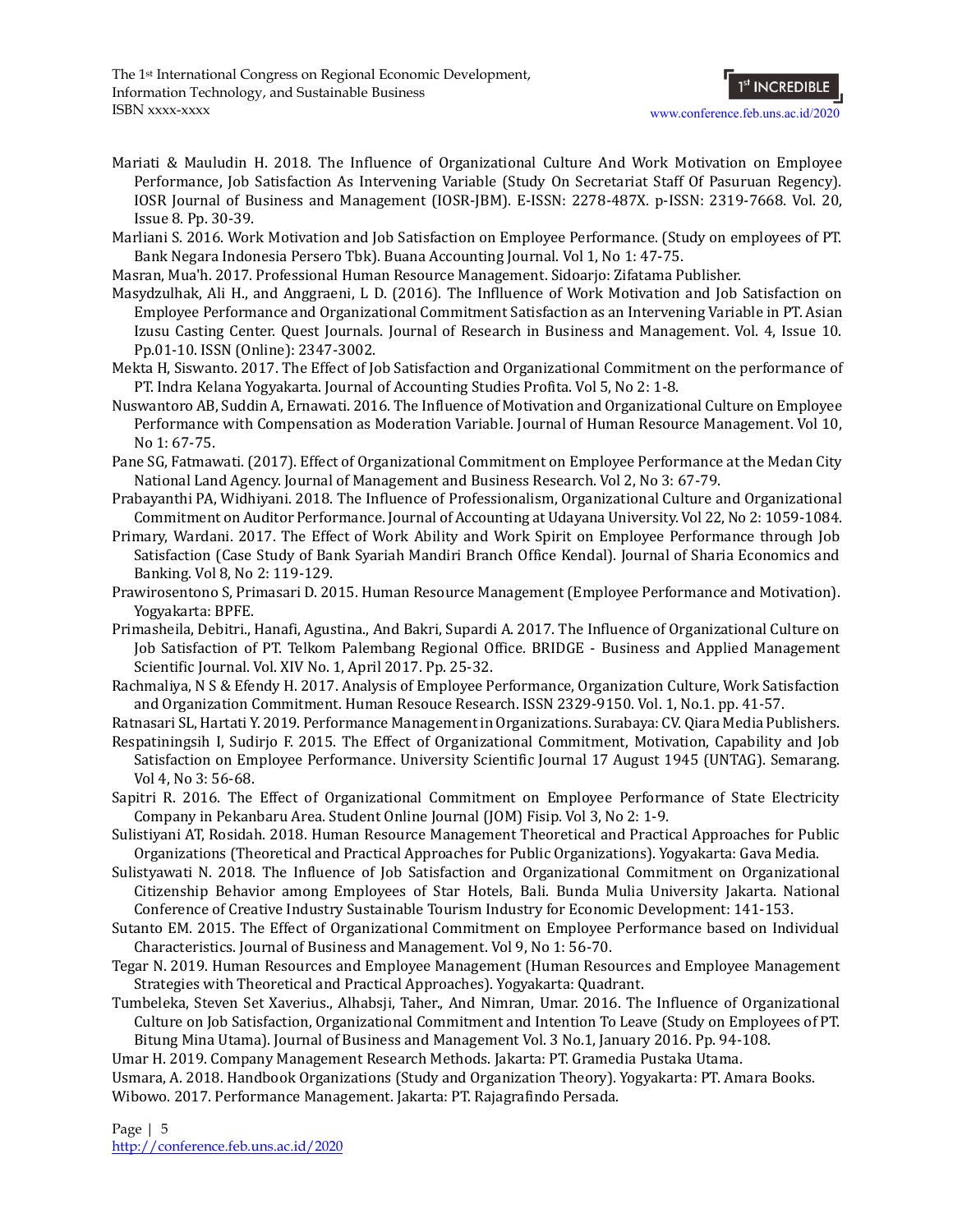| <b>Paper ID : 1503</b> |                                                                                                                                                    |
|------------------------|----------------------------------------------------------------------------------------------------------------------------------------------------|
| <b>Authors</b>         | : Sri langgeng Ratnasari                                                                                                                           |
| <b>Title</b>           | : Employee Performance: Organizational Culture, Compensation, And<br>Organizational Commitment With Job Satisfaction As An Intervening<br>Variable |

## **Congratulations!**

Based on the systematic process and recommendations of the reviewers and the program committee, we are pleased to inform you that your manuscript entitled "*Employee Performance: Organizational Culture, Compensation, And Organizational Commitment With Job Satisfaction As An Intervening Variable*" has been accepted for presentation at *the 1st International Congress on Regional Economic Development, Information Technology, and Sustainable Business* (1st INCREDIBLE 2020). The conference will be held on October 27, 2020 **virtually**.

You are cordially invited to share your academic research and findings with the participants of this event at the date of the conference. As a presenter, you are requested to send a PowerPoint presentation of your research before **October 25, 2020**. We will inform you of details of the registration procedures and conference program in the next email.

Should there be any question, please contact us at **[conference\\_feb@mail.uns.ac.id](mailto:conference_feb@mail.uns.ac.id)**

For further information and updates, please visit the conference website: **[https://conference.feb.uns.ac.id](https://conference.feb.uns.ac.id/)**

We are looking forward to meeting you at the 1st INCREDIBLE 2020.

Kind Regards,

Dr. Catur Sugiarto Conference Chair 1 st INCREDIBLE 2020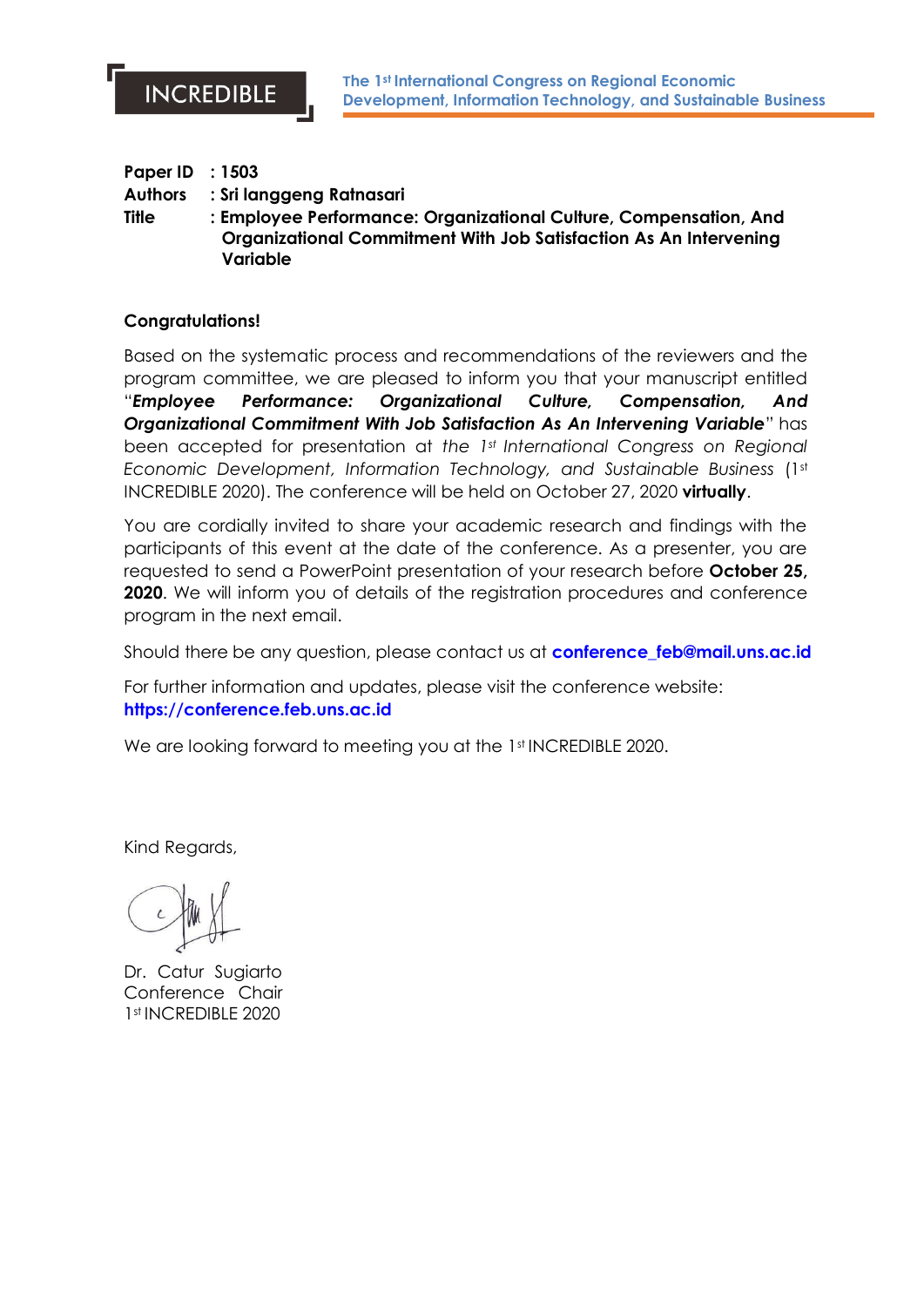**[Please scan and upload this page in the following link:<http://bit.ly/copyrightconfirmation> ]**

# **The International Congress on Regional Economic Development, Information Technology, and Sustainable Business (INCREDIBLE) Conference Proceedings Copyright Release Form**

Type of manuscript (abstract, extended abstract  $\Box$ , or full paper  $\Box$ ) titled

has not been simultaneously submitted to any other publications and has not been previously published or copyrighted. I (we) herewith assign copyright to The International Congress on Regional Economic Development, Information Technology, and Sustainable Business (INCREDIBLE).

 $\Box$  check here if one author is signing on behalf of all co-authors (list authors below but write "signed on their behalf" in the signature space).

Author 1 [please print full name] Signature

**INCREDIBLE** 

Author 2 [please print full name] Signature

Author 3 [please print full name] Signature

(include an additional page for more authors if necessary)

**Date** 

**Date** 

**Date**